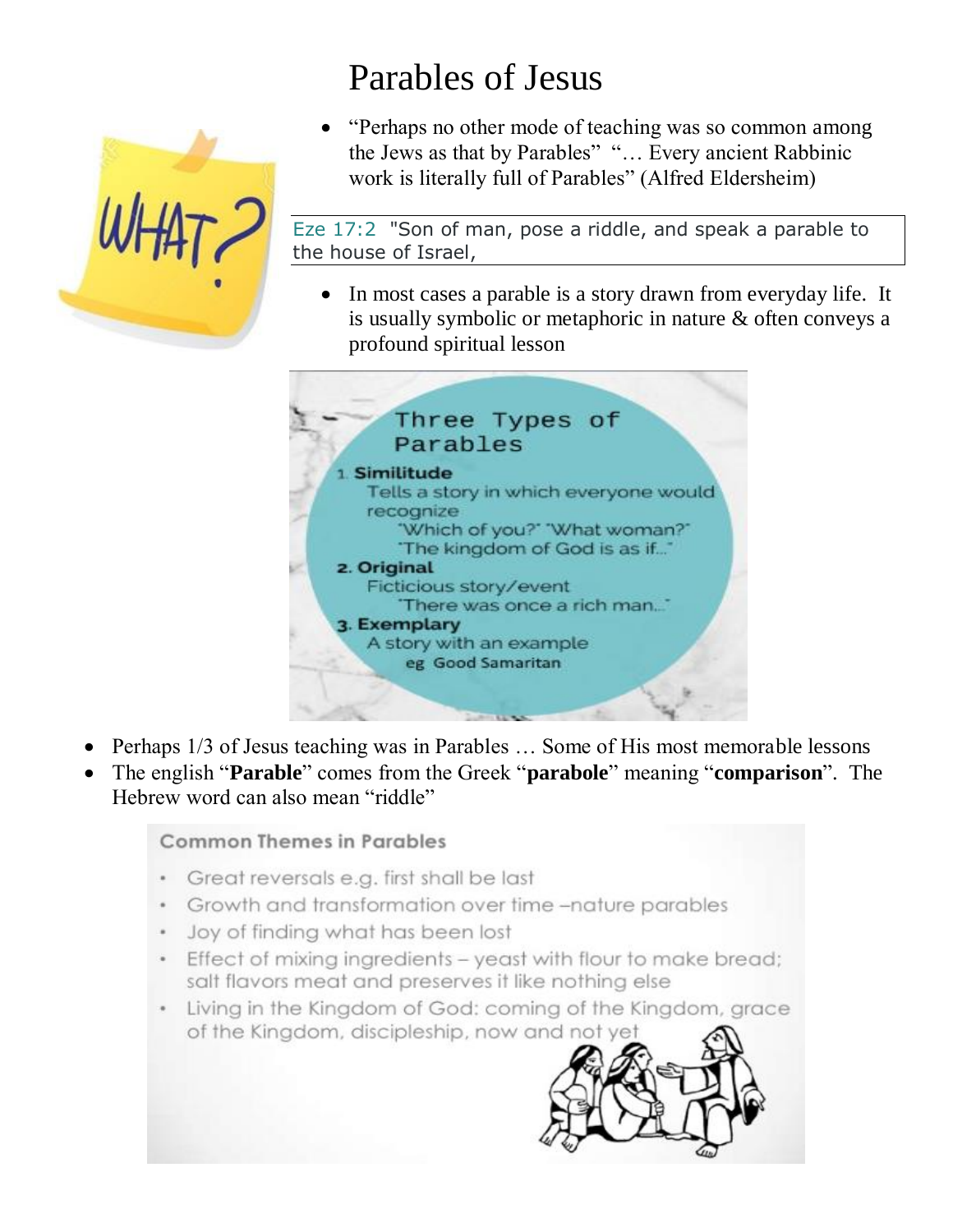**1.** As the hearer comes into contact with the image or symbol – a field or a fig tree – they are easily **reminded** of the parable & the lesson

> I continue to remember, a (dorky) advertising campaign used by the **A&P** chain of grocery stores where they (effectively for me) associated a stop sign with their pitch: **S**witch **T**o **O**ur **P**rices



**2.** Teaching by parables was commonly accepted among Jewish people of the day – an effective way of engaging the listener to "think", "figure out" & come to conclusions



**TOP** 

**3.** To make a truth clearer – to **Reveal**

**4.** To hide the truth – to **Conceal** (Jesus' main reason for using parables).

As a "teaching tool" parables are often made up of similes & metaphors (figurative language) which clarify concepts by saying:

 **This** (unfamiliar thing) **is like this** (familiar thing) … **in some ways** Eg The Kingdom of God … is like … a mustard seed

(Who knows *ANYTHING* about the Kingdom of God unless it is **revealed**?) … parables help us understand the mysterious or unknown things by comparing to things we are well familiar with. They can **make a truth clearer**

However … Jesus clearly explains He also uses Parables to hide truth

Mat 13:10 & the disciples came & said to Him, "Why do You speak to them in parables? Mat 13:11 He answered and said to them, "Because it has been given to you to know the mysteries of the kingdom of heaven, but to them it has **not been given**. Mat 13:12 For whoever has, to him more will be given, and he will have abundance; but whoever does not have, even what he has will be taken away from him. Mat 13:13 Therefore I speak to them in parables, because seeing they **do not see**, and hearing they **do not hear**, **nor** do they **understand**.

Jas 4:17 Therefore, to him who **knows** to do good and does not do *it,* to him it is sin.

Mat 7:6 "Do not give what is holy to the dogs; nor cast your pearls before swine, lest they trample them under their feet, and turn and tear you in pieces.

… the reaction of some people to the Truth of God is to attack!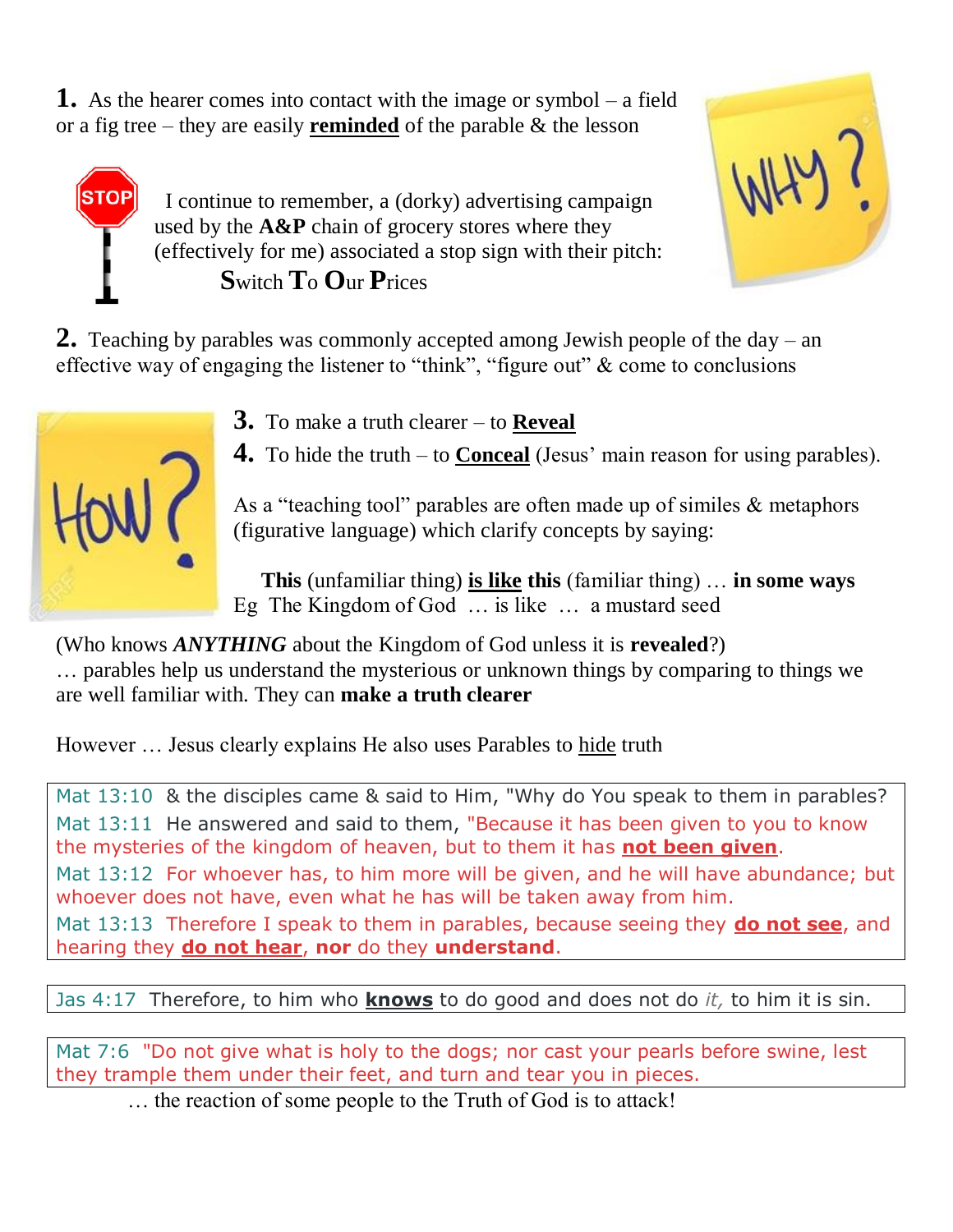- Most don't realize Jesus' parables were given in 3 distinct sets or groupings (Galilean, Judean & Jerusalem ministries or periods)
- Each set had a theme or overall message
	- o Galilean The Kingdom of God
	- o Judean The anticipation of a future community of followers, & the role of his apostles in leading it
	- o Jerusalem God's Judgment
- Each set became progressively stronger in meaning and impact
- Each set had a distinct geography where spoken & were given at 3 distinct times in Jesus' ministry

# **The Galilean parables**



- SETTING:Jesus grew up in Nazareth
- Later moved to Capernaum (where he may have owned a home)
- He worked as a carpenter/stonemason in the province of Galilee
- This was early in Jesus' ministry
- The location was ideal where Jesus was in a boat speaking to a multiude on the shore/hillside



- THEME: These 10 parables all refer to the **Kingdom of God** each is designed to motivate, to really want & desire the Kingdom
- Jesus spoke **6 parables to the people** & later he explained these only to the disciples
- He provided the disciples **4 more** parables not needing explanation containing moral & spiritual lessons aimed directly at the disciples pertaining to their apostolic ministry

# **To the public:**

- **1) The Parable of the Sower (Matthew 13:3-9),**
- **2) The Wheat and the Tares (Matthew 13:24-30),**
- **3) The Lamp Under the Bushel (Mark 4:21-25),**
- **4) The Grain of Mustard Seed (Matthew 13:31-32),**
- **5) The Kingdom like Leaven (Matthew 13:33) and**
- **6) The Seed Cast Into the Ground (Mark 4:26-29).**

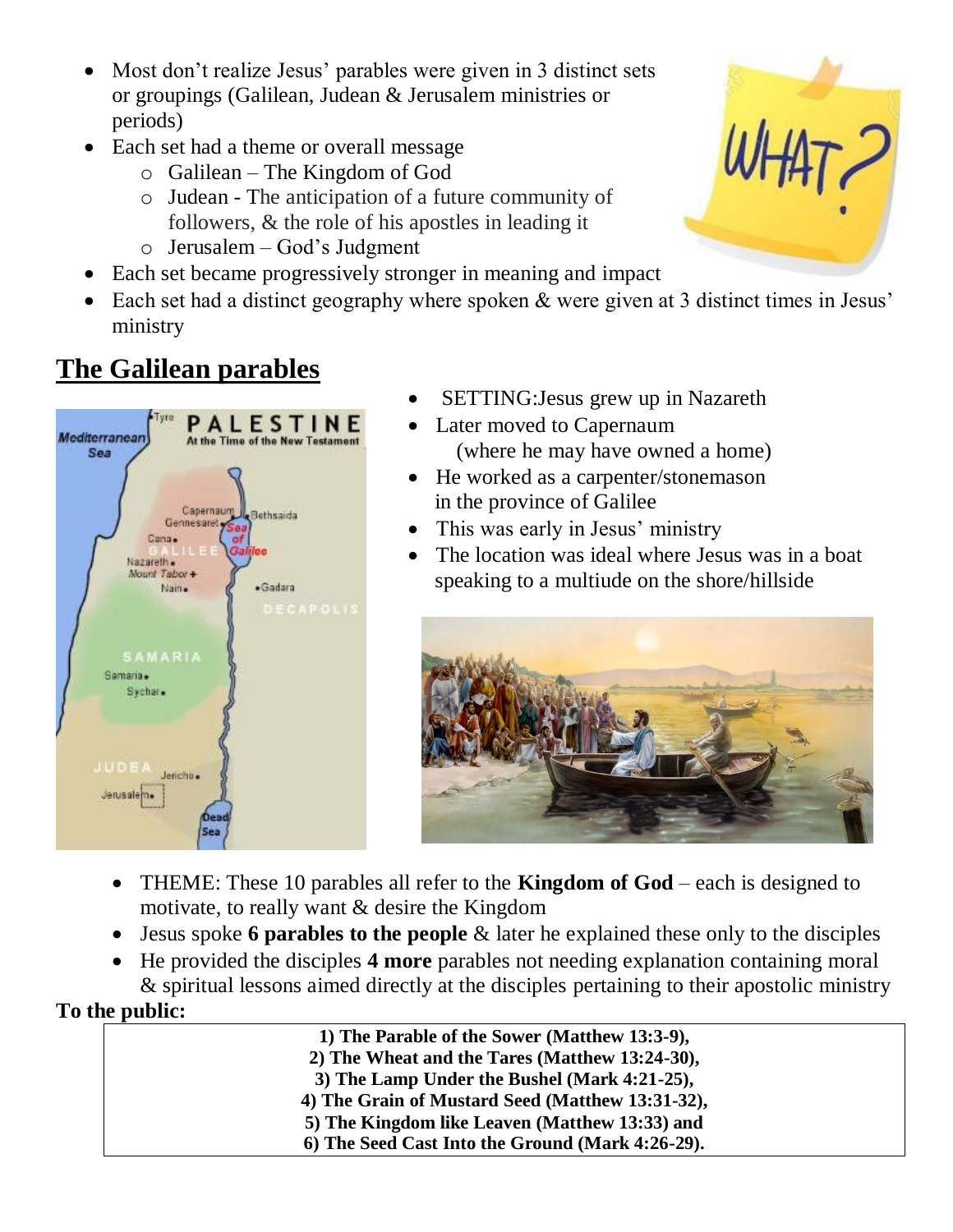#### **For Disciples only:**

#### **7) The Hidden Treasure (Matthew 13:44) 8) The Merchant Seeking Pearls (Matthew 13:45-46) 9) The Net Cast Into the Sea (Matthew 13:47-50) 10) The Householder & His Treasure (Matthew 13:52)**

#### **The Parable of the Sower**

**Mat 13:1** On the same day Jesus went out of the house and sat by the sea.

Mat 13:2 And great multitudes were gathered together to Him, so that He got into a boat and sat; and the whole multitude stood on the shore.

Mat 13:3 Then He spoke many things to them in parables, saying: "Behold, a sower went out to sow.

Mat 13:4 And as he sowed, some *seed* fell by the wayside; and the birds came and devoured them.

Mat 13:5 Some fell on stony places, where they did not have much earth; and they immediately sprang up because they had no depth of earth.

Mat 13:6 But when the sun was up they were scorched, and because they had no root they withered away.

Mat 13:7 And some fell among thorns, and the thorns sprang up and choked them.

Mat 13:8 But others fell on good ground and yielded a crop: some a hundredfold, some sixty, some thirty.

Mat 13:9 He who has ears to hear, let him hear!"

#### **The Parable of the Sower Explained**

Mat 13:18 "Therefore hear the parable of the sower:

Mat 13:19 When anyone hears the word of the kingdom, and does not understand *it,* then the wicked *one* comes and snatches away what was sown in his heart. This is he who received seed by the wayside.

Mat 13:20 But he who received the seed on stony

 $\mathcal{Q}$ 

places, this is he who hears the word and immediately receives it with joy;

Mat 13:21 yet he has no root in himself, but endures only for a while. For when tribulation or persecution arises because of the word, immediately he stumbles.

Mat 13:22 Now he who received seed among the thorns is he who hears the word, and the cares of this world and the deceitfulness of riches choke the word, and he becomes unfruitful.

Mat 13:23 But he who received seed on the good ground is he who hears the word and understands *it,* who indeed bears fruit and produces: some a hundredfold, some sixty, some thirty."

- Special significance of THIS parable: (Mark 4:13) "Do you not understand this parable? How then will you understand all the parables? (…This is the model)
- There **are** different categories of people … Each responds differently to the Gospel
- John 15:5 Jesus is the vine … and wants us to bring forth "much fruit"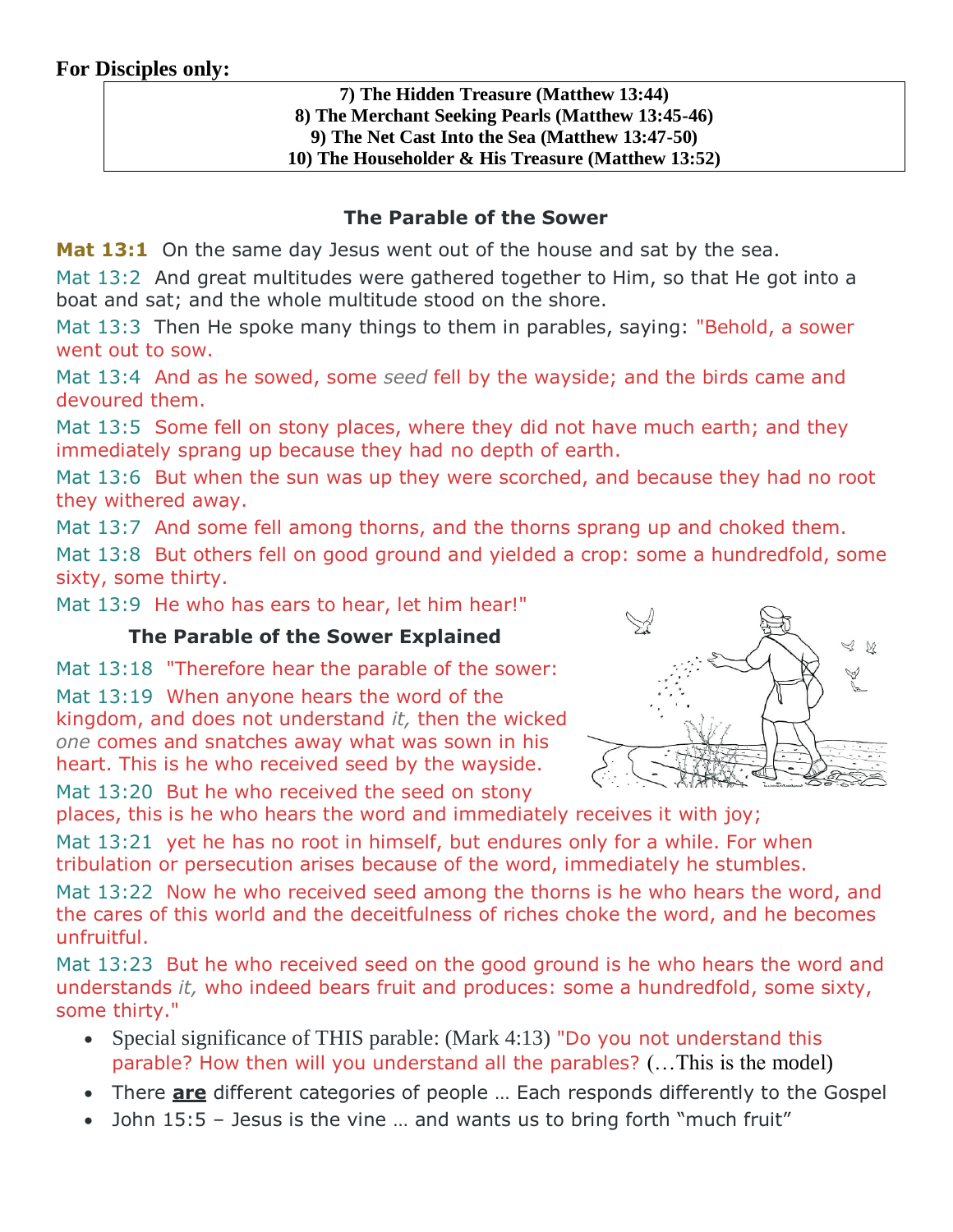#### **The Parable of the Weeds**

Mat 13:24 Another parable He put forth to them, saying: "The kingdom of heaven is like a man who sowed good seed in his field;

Mat 13:25 but while men slept, his enemy came and sowed tares among the wheat and went his way.

Mat 13:26 But when the grain had sprouted and produced a crop, then the tares also appeared.

Mat 13:27 So the servants of the owner came and said to him, 'Sir, did you not sow good seed in your field? How then does it have tares?'



Mat 13:28 He said to them, 'An enemy has done this.' The servants said to him, 'Do you want us then to go and gather them up?'

Mat 13:29 But he said, 'No, lest while you gather up the tares you also uproot the wheat with them.

Mat 13:30 Let both grow together until the harvest, and at the time of harvest I will say to the reapers, "First gather together the tares and bind them in bundles to burn them, but gather the wheat into my barn." ' "

#### **The Parable of the Weeds Explained**

Mat 13:36 Then Jesus sent the multitude away and went into the house. And His disciples came to Him, saying, "Explain to us the parable of the tares of the field."

Mat 13:37 He answered and said to them: "He who sows the good seed is the Son of Man.

Mat 13:38 The field is the world, the good seeds are the sons of the kingdom, but the tares are the sons of the wicked *one.*

Mat 13:39 The enemy who sowed them is the devil, the harvest is the end of the age, and the reapers are the angels.

Mat 13:40 Therefore as the tares are gathered and burned in the fire, so it will be at the end of this age.

Mat 13:41 The Son of Man will send out His angels, and they will gather out of His kingdom all things that offend, and those who practice lawlessness,

Mat 13:42 and will cast them into the furnace of fire. There will be wailing and gnashing of teeth.

Mat 13:43 Then the righteous will shine forth as the sun in the kingdom of their Father. He who has ears to hear, let him hear!

- Simple (yet profound) point  $\dots$  both the converted  $\&$  unconverted have to coexist in the same society until the harvest at the end of the age at Christ's return.
- *Parables are "doctrinal"* … a doctrine is a biblical principle, teaching or Truth backed by God's authority.
- The fate of those who follow the devil when they *know better*, results in the second death. There is no immortal soul … This parable teaches doctrine!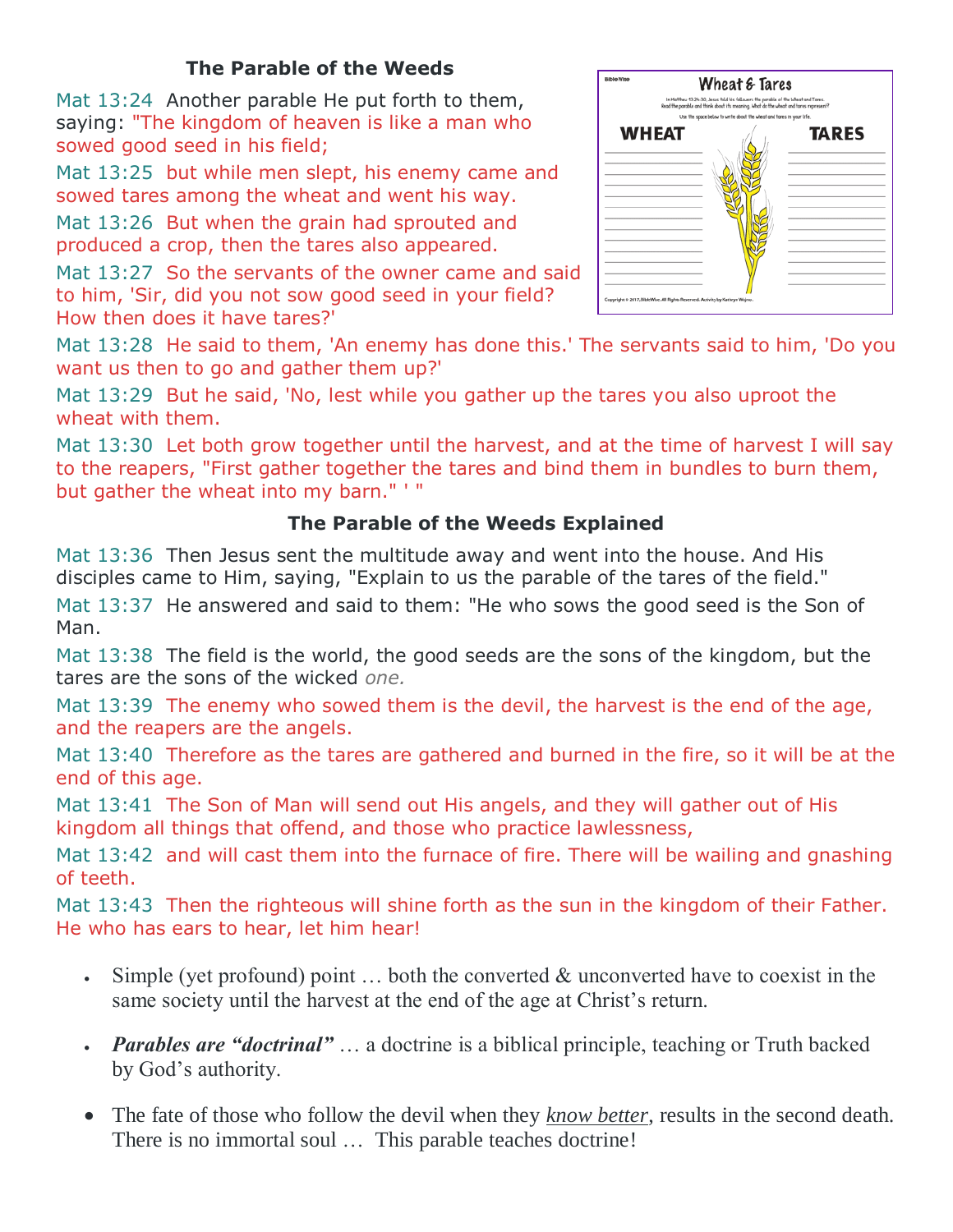#### **A Lamp Under a Basket**

Mar 4:21 Also He said to them, "Is a lamp brought to be put under a basket or under a bed? Is it not to be set on a lampstand?

Mar 4:22 For there is nothing hidden which will not be revealed, nor has anything been kept secret but that it should come to light.

Mar 4:23 If anyone has ears to hear, let him hear."

- Jesus earlier taught … Mat 10:27 "Whatever I tell you in the dark, speak in the light; and what you hear in the ear, preach on the housetops.
- The **Gospel** message is light in a dark place. **Jesus** is the light of the world (John 1:9). Our **Christian example & message** is to light the world (Matt 5:14-16)

# **The Mustard Seed and the Leaven**

Mat 13:31 Another parable He put forth to them, saying: "The kingdom of heaven is like a mustard seed, which a man took and sowed in his field, Mat 13:32 which indeed is the least of all the seeds; but when it is grown it is greater than the herbs and becomes a tree, so that the birds of the air come and nest in its branches."

- Preparations for the Kingdom of God have the smallest beginnings
- The Kingdom will ultimately fill the earth



Mat 13:33 Another parable He spoke to them: "The kingdom of heaven is like leaven, which a woman took and hid in three measures of meal till it was all leavened."

• The same point via a different analogy ... What God has started with a comparative few now, will ultimately result in the entire earth being blanketed with the knowledge of God

# **The Parable of the Seed Growing**

Mar 4:26 And He said, "The kingdom of God is as if a man should scatter seed on the ground,

Mar 4:27 and should sleep by night and rise by day, and the seed should sprout and grow, he himself does not know how.

Mar 4:28 For the earth yields crops by itself: first the blade, then the head, after that the full grain in the head.

Mar 4:29 But when the grain ripens, immediately he puts in the sickle, because the harvest has come."



- We don't understand the precise mechanism by which the Word of God produces fruit in human lives. But we can plainly see that it does!
- God causes each member to grow in grace & knowledge & character. He increases the church qualitatively & quantitatively.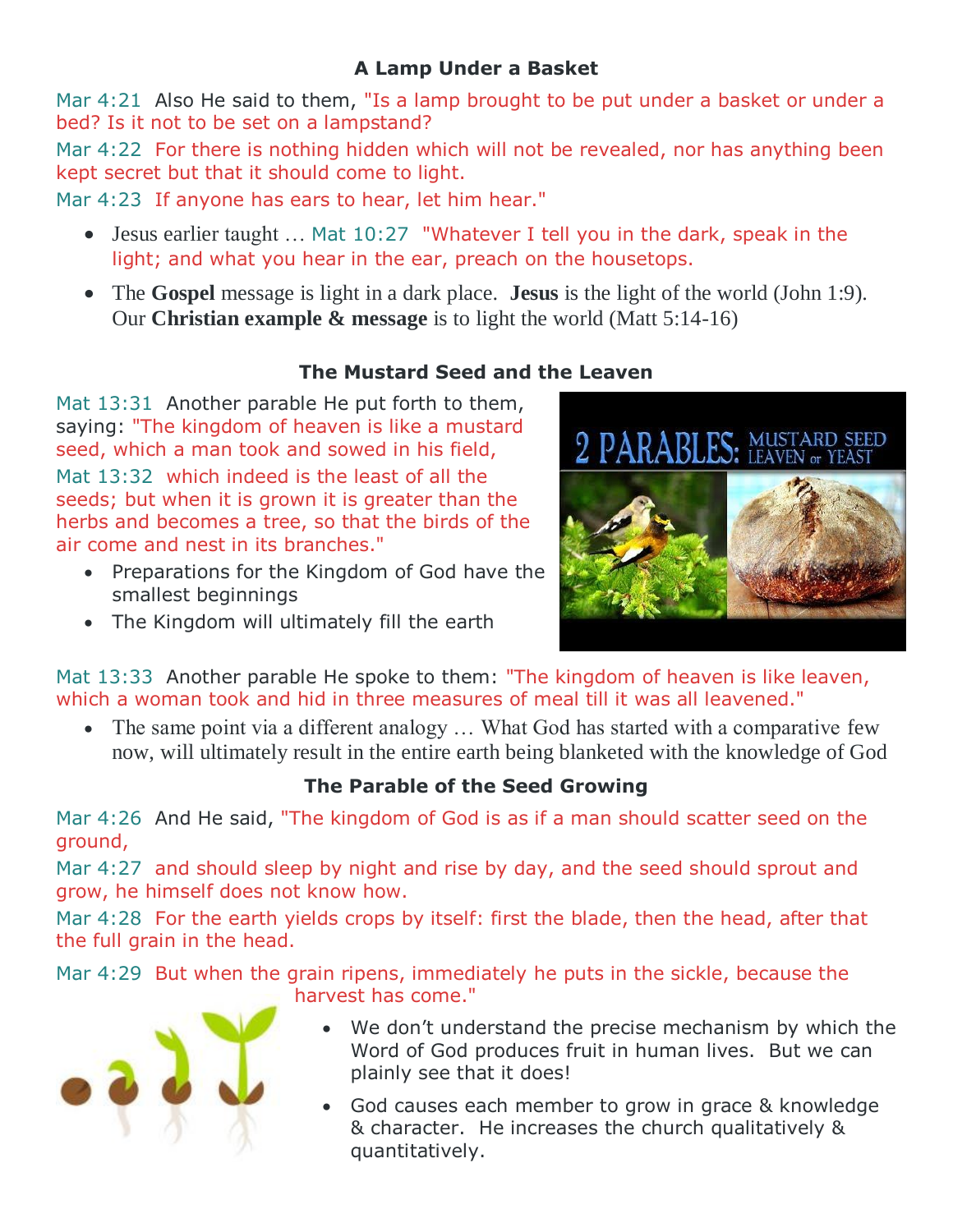#### **"For Disciples only"**

• Last 4 parables designed to show the incredible value & pricelessness of their apostolic calling – true worth of the knowledge of the Kingdom of God... and how they were to teach others about the Kingdom.

# **The Parable of the Hidden Treasure**

Mat 13:44 "Again, the kingdom of heaven is like treasure hidden in a field, which a man found and hid; and for joy over it he goes and sells all that he has and buys that field.

- Not everyone who responds to God's call, is seeking the truth of God
- A wise person will immediately recognize the value  $\&$ meaning of that high calling
- Jesus reminded the disciples of the importance of their calling (and our calling too!)



# **The Parable of the Pearl of Great Value**

Mat 13:45 "Again, the kingdom of heaven is like a merchant seeking beautiful pearls, Mat 13:46 who, when he had found one pearl of great price, went and sold all that he had and bought it.

- This person (who responds to God's call), is seeking the truth of God  $&$  sees it's value
- If we are patient & endure to the end being willing to forsake all we will see God

#### **The Parable of the Net**

Mat 13:47 "Again, the kingdom of heaven is like a dragnet that was cast into the sea and gathered some of every kind,

Mat 13:48 which, when it was full, they drew to shore; and they sat down and gathered the good into vessels, but threw the bad away.

Mat 13:49 So it will be at the end of the age. The angels will come forth, separate the wicked from among the just,

Mat 13:50 and cast them into the furnace of fire. There will be wailing and gnashing of teeth."

• The Gospel message attracts all kinds of people. Not all are sincere & headed for the Kingdom. Some have wrong motives & are hypocrites–they will be separated-Will you?

#### **New and Old Treasures**

Mat 13:51 Jesus said to them, "Have you understood all these things?" They said to Him, "Yes, Lord."

Mat 13:52 Then He said to them, "Therefore every scribe instructed concerning the kingdom of heaven is like a householder who brings out of his treasure *things* new and old."

- The disciples understand to be teaching some "old things" from the Old Testament along with the new truths Christ had personally gave to them.
- The New Testament has 850 references to the Old Testament ... 280 are direct quotes